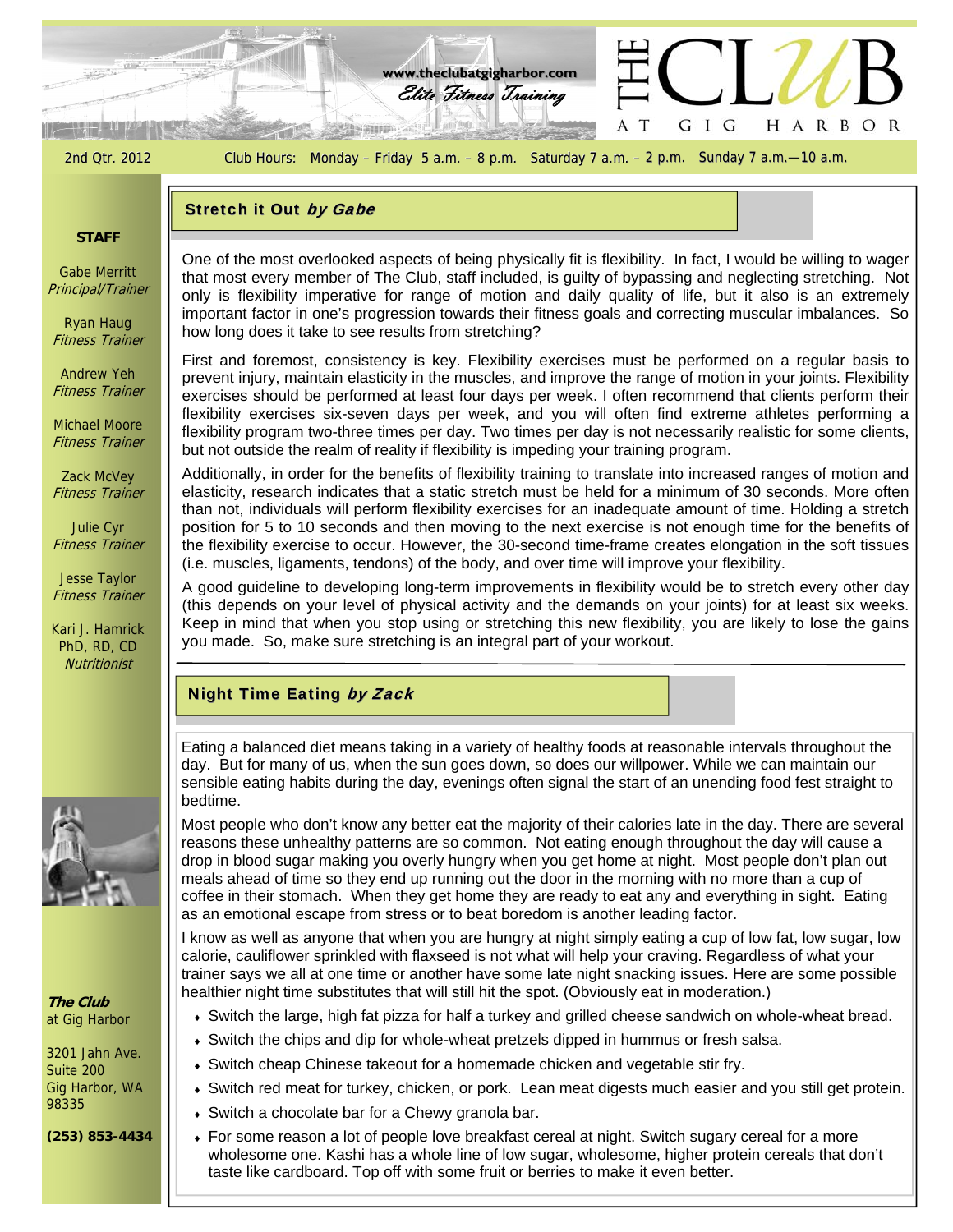# Power of Protein by Andrew

Everyone knows how important a proper diet is to achieving your fitness goals; yet, it remains one of the hardest obstacles to overcome when pursuing those goals. Most people tend to focus their diet on eliminating fats or carbohydrates, as opposed to achieving a well-balanced diet plan. While *excess* fats and carbohydrates in a diet can directly lead to an increase in body fat, they also play a vital role in bodily functions and provide energy for your workouts. One of the easiest ways to avoid consuming those excess fats and carbohydrates, while also balancing your overall diet, is to increase your protein consumption.

Protein has a plethora of benefits to the body, yet a great majority of our clientele don't consume enough (see, we do pay attention to your food journals). Protein's most important function is muscle repair and recovery. And the repair/recovery process is one that occurs 24 hours a day, 7 days a week, so it becomes ESSENTIAL to constantly provide your body with protein. Even if your fitness goals don't include gaining muscle, the more muscle you maintain, the more calories you burn on a daily basis. The more calories you burn daily, the more body fat you lose in the long run.

Consuming protein has also been shown to cause chemical and hormonal responses in the body that make you feel full. These responses to protein consumption make it an ideal choice when trying to avoid high fat/ carbohydrate foods, while still making sure you are consuming enough calories throughout the day. As well as helping you feel full, it is also much more difficult for your body to turn protein into body fat. Your body would rather use dietary protein for muscle function than go through the process of converting it to body fat (which is much more difficult for it than converting fats or carbohydrates).

Protein sounds great, right?! So how much protein are we talking about consuming daily here? As always, the answer depends on your specific fitness goals. For muscle gaining and maintenance, it is recommended to consume 1 gram of protein per pound of bodyweight, daily. For a 200 pound individual, who consumes 4-5 meals a day, they should be consuming 40-50g of protein PER MEAL. If weight loss is your goal, protein should still be a large percentage of your diet, but you want to aim for approximately 0.75 g of protein per pound of bodyweight. Be sure to ask your trainer for your specific protein target, as well as how that impacts the quantities of other foods you're consuming.

# Lower Back Flexibility by Jesse

Back pain and discomfort is something we would all like to avoid, but how many of us regularly do the maintenance to prevent injury? If you are one of the few whom addresses lower back flexibility consistently, then good for you. Keep it up! For the rest of us, not stretching often enough is most likely the problem.

As we train and exercise the muscles in the lower back become tighter, the spine becomes more rigid, increasing the risk of injury. Stretching reduces back stiffness and improves your range of motion. It is also beneficial because stretching is simple and can be done several times throughout the day.

Keep in mind lower back pain is often a symptom of other tight muscle groups in the posterior chain. The gluteus maximus and hamstrings directly affect the range of motion in your lower back. Flexible glutes and hamstrings are paramount when it comes to a flexible lower back. Be mindful of the big picture when going through a stretching routine.

#### **A few key stretches to have in the arsenal**:

Rotation in lying

Prone on elbows

Knees to chest

Cat stretch/childs pose

Practice these often and your back will be nice to you. If you are not familiar with these stretches, ask your trainer. Reduce your risk of injury and keep your lower back healthy. Stretch!



**STRETCH CLASSES: MONDAY EVENING 6 p.m. to 7 p.m. SATURDAY MORNING 9 a.m. to 10 a.m.** 

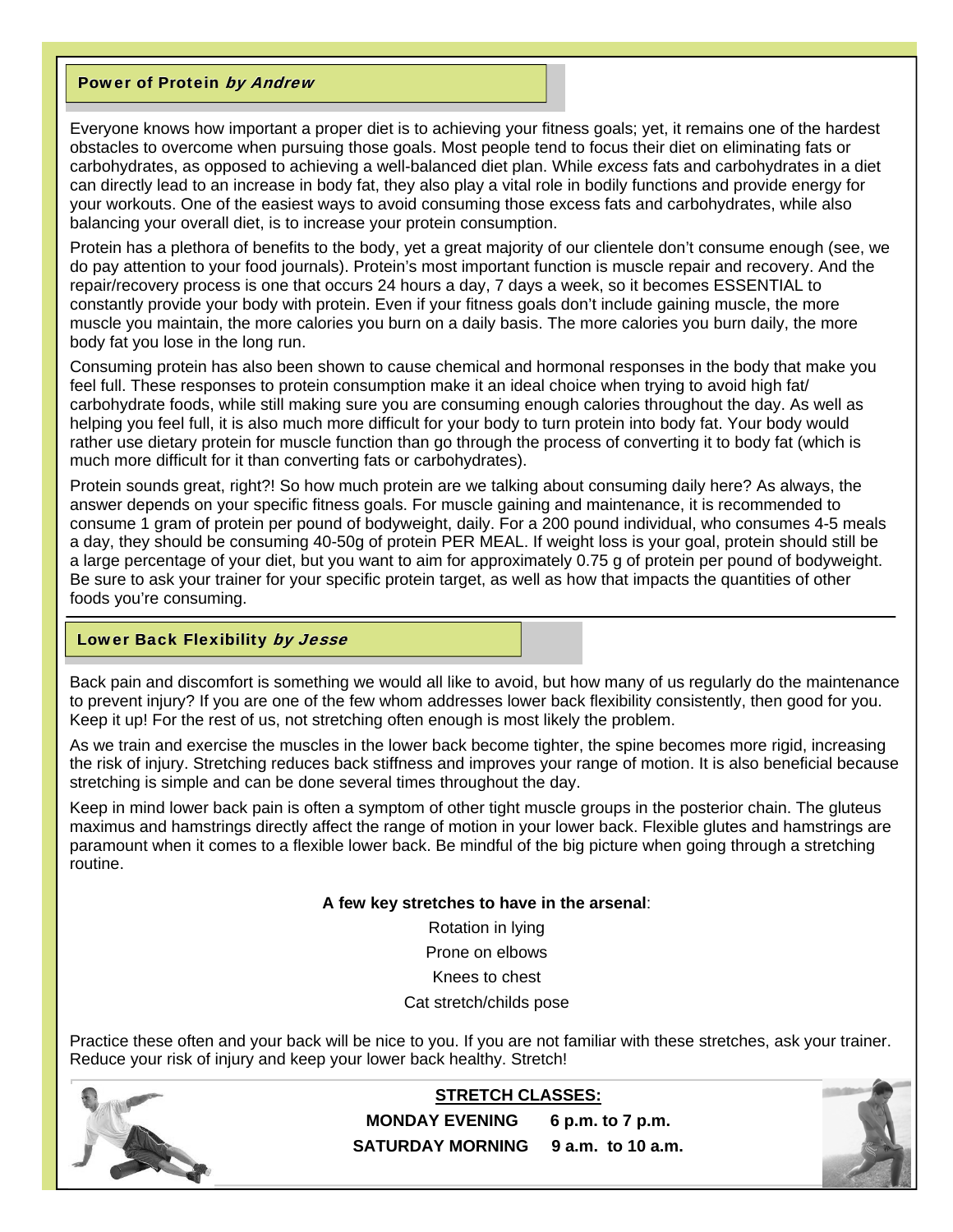# Get Outside by Mike

The sun will be here soon (hopefully, with some heat). Time to get some vitamin D and maybe a natural tan at the same time. There are limitless amounts of exercises that you can do outdoors by yourself or with the whole family. It just takes a little imagination to vary them every now and again. Here are a few ideas to exercise outside. Be sure you warm up and cool down on either side of your workout.

# **SPRINTING**

- Intervals: You can vary your intervals with different intensities. For example, sprint 30 seconds, walk 30 seconds, repeat 5-10 times or jog for 4 minutes, then sprint for 30 seconds, walk 30 seconds, then repeat until you complete 30 minutes.
- Uphill: Make good use of any hills or mounds to sprint uphill. Pump your arms and take long strides. Walk back down and repeat 10 or more times.

## **TONING EXERCISES**

- Pull ups. Use any bar that you can reach and grip.
- Squats/lunges.
- Push ups.
- Step ups. Find a platform you can step on to.
- Jumps. Jumping jacks, squat jumps, lunge jumps, jump on/off a platform, long jumps.

## **RELAXING EXERCISES**

- Take a walk. This is great for your rest days. Remember, rest doesn't mean no activity.
- Biking. Go for a family bike ride or go alone.

## Boost Your Salad by Julie

The month of March kicked-off National Nutrition Month, but you don't need a national campaign add as an excuse to enjoy quality nutrition! Instead, let it be the momentum you need to keep your already established healthy habits in motion.

With the right mix of nutrient-dense and flavor-packed combinations you can be one of the daily salad eaters who are more likely to get their recommended daily allowance of nutrients than non-salad eaters. But, when you eat the same greens with grilled chicken all the time, it's a quick way to get bored and lose interest with healthy eating. So, why not spark up your plate with a better salad? Follow this simple blueprint to break down your salad into five delicious components.

#### **Start with Good Greens**

Consider factors like spice, variety, flavor and texture. Remember that the deeper the color of the green, the richer the nutrients it offers your body. Consider arugula, spinach, dandelion greens, herbs, kale, radicchio, butter leaf lettuce, or watercress, these are all high in vitamins and fiber!

#### **Add a Lean Protein**

Leave the bacon bits and fried chicken out of this one and opt for nutrient-rich lean proteins such as grilled organic chicken, hardboiled eggs, beans, fish and tofu. Add a citrus marinade before grilling to jazz-up the flavor and offset carcinogens produced in the cooking process.

## **Throw in Lots of Color**

Salad is so much more than julienned carrots and soggy cucumbers. Throw in array of color using radishes, berries, nuts and seeds, avocados, cabbage, onions, tomatoes, sprouts, peppers, hearts of palm, artichokes, light cheese, herbs, or quinoa. Get creative and have fun with it!

### **Drizzle on the Dressing**

There really is no reason to drench your greens in dressing. A light drizzle of a citrus dressing, vinaigrette, or yogurt-based dressing goes along way.



Look for healthy salad recipes on *The Club's* Facebook page during the month of March. Do you have a favorite to share? Send it our way - we want to hear from you!